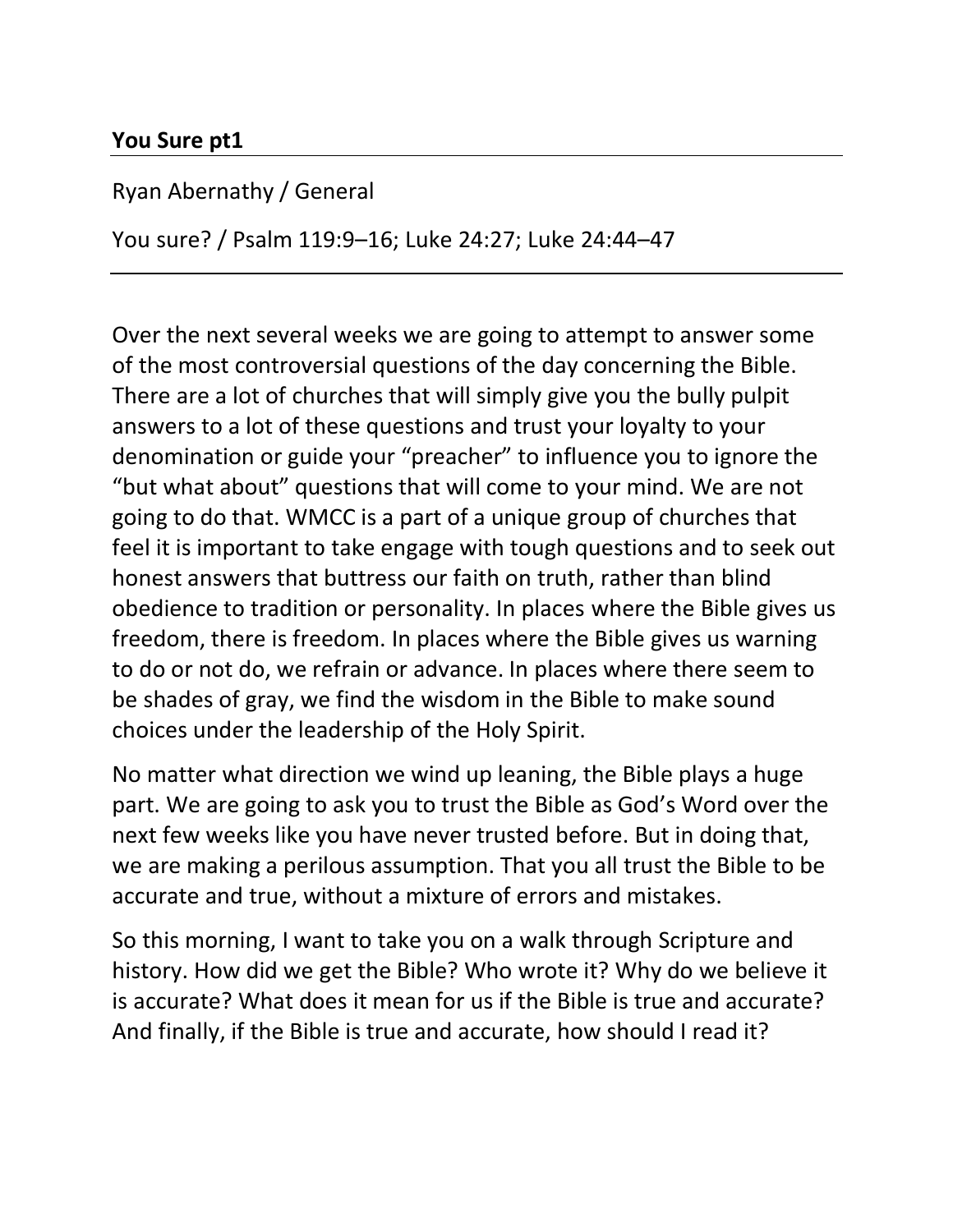Let's start with the historical questions first. **Who wrote the Bible and how did we get it in the way we now hold it?**

First, the Bible is not a single volume like a novel. It is a series of writings by a variety of authors and it contains history, narrative stories, poetry, personal letters, and prophecy. There are close to forty writers of the books of the Bible. A few are anonymous, but these we can be most sure of:

Moses is credited for the first five books of the Old Testament: Genesis, Exodus, Leviticus, Numbers, and Deuteronomy which are called the Pentetuch. It's been suggested that another person, who took over the spiritual leadership of the Israelites, completed Deuteronomy.

The books of Joshua, Judges, and Ruth are historical documents written before or during the reign of King David presumably by priestly historians.

The Psalms were written by King David, Moses, Solomon, the sons of Korah, the sons of Asaph and Ethan the Ezrahite. There are also some Psalms that were written anonymously.

Proverbs, Song of Solomon, and Ecclesiastes were written by King Solomon, though chapters 30 and 31 of Proverbs were written by Agur and Lemuel respectively.

Isaiah, Hosea, Amos, Jonah, Micah, Nahum and Zephaniah were the prophets who penned the books with their names.

The writers of Samuel, Kings, Esther, and Job are unnamed.

Habakkuk, Joel, Obadiah, Ezekiel, Daniel, Haggai, Zechariah, and Malachi were written by the prophets' named respectively.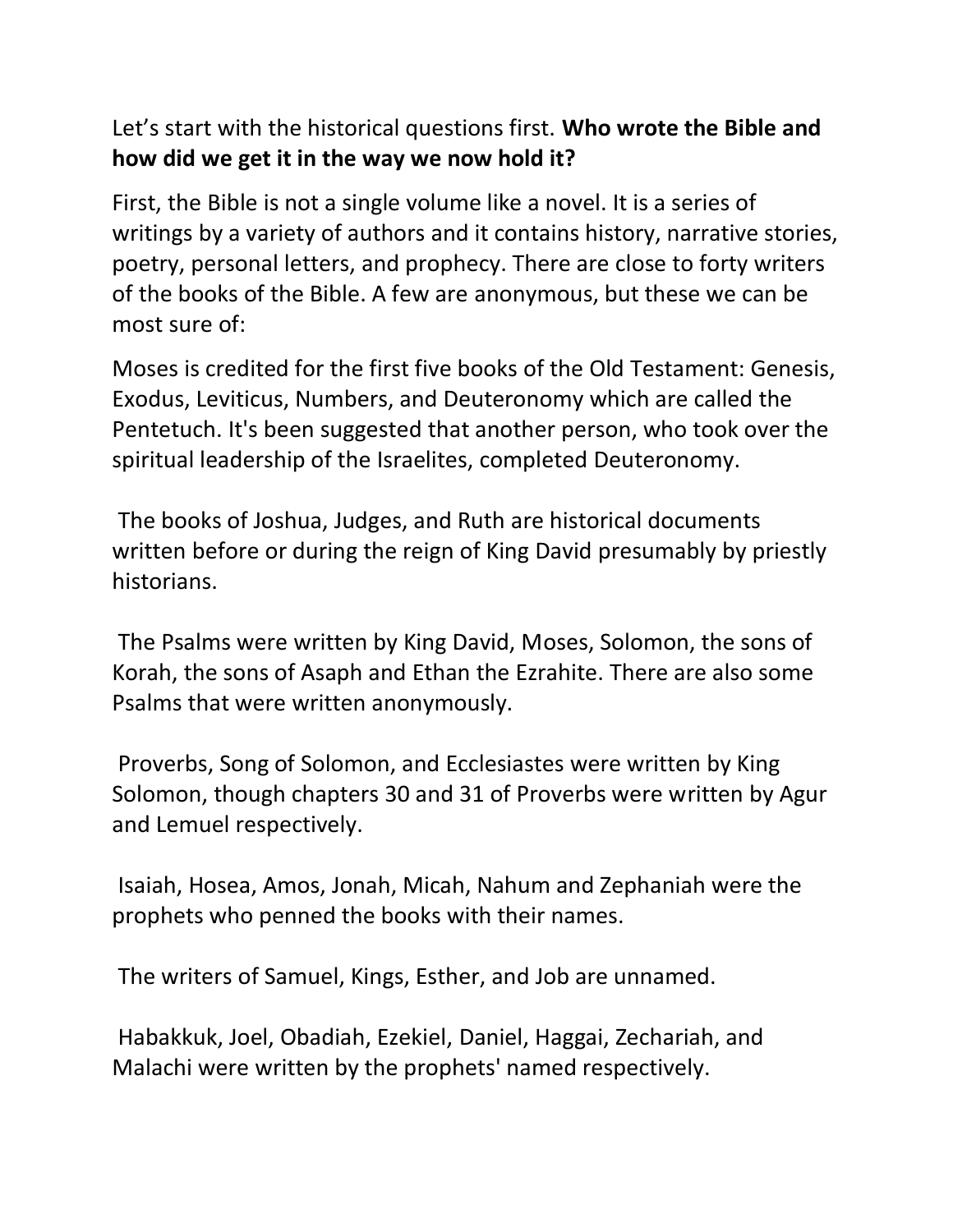Jeremiah wrote both Lamentations and Jeremiah while Ezra wrote Ezra, Nehemiah and possibly Chronicles.

In the New Testament, Matthew, Mark, Luke and John wrote their gospels and Luke also wrote the book of Acts. Paul is responsible for the Pauline Letters which are Romans, 1st Corinthians, 2nd Corinthians, Galatians, Ephesians, Philippians, Colossians, 1st Thessalonians, 2nd Thessalonians, 1st Timothy, 2nd Timothy, Titus, and Philemon.

Peter of the Twelve Disciples wrote 1st and 2nd Peter. John, the Disciple that Jesus loved, wrote 1st, 2nd, and 3rd John and also Revelation.

The book of James has been credited to James the brother of Jesus and the book of Jude was written by Jude the bother of James. Hebrews has been ascribed to the Apostle Paul but is generally considered to have been written anonymously.

The Bible you now hold in your hands is divided into two sections called the Old Testament and the New Testament. The Old Testament is the same Bible that is currently used by Orthodox Jews even today. It consists of the Pentateuch (first 5 books), the History, the Writings or Poetry, and the Major and Minor Prophets.

### **Why do we believe the Bible is accurate?**

*The earliest collection of written words from God was the Ten Commandments. The Ten Commandments form the beginning of the biblical canon. God himself wrote on two tablets of stone the words which he commanded his people:*

*"And he gave to Moses, when he had made an end of speaking with him upon Mount Sinai, the two tables of the testimony, tables of stone, written with the finger of God" ([Exodus 31:18](https://ref.ly/logosref/BibleESV.Ex31.18)). Again we read, "And the*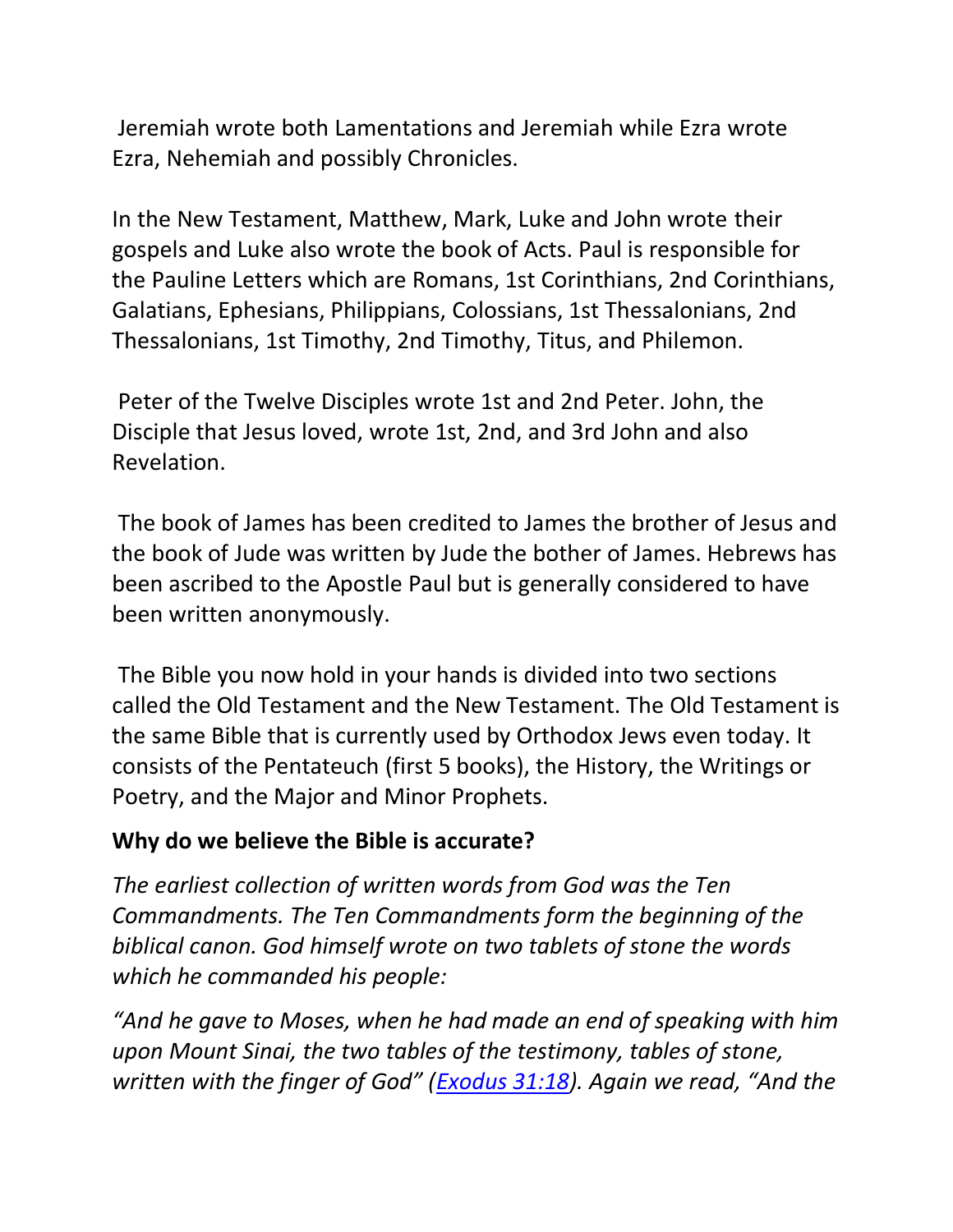*tables were the work of God, and the writing was the writing of God, graven upon the tables" ([Exodus 32:16,](https://ref.ly/logosref/BibleESV.Ex32.16) see also [Deuteronomy 4:13](https://ref.ly/logosref/BibleESV.Dt4.13) and 10:4). The tablets were deposited in the ark of the covenant [\(Deuteronomy 10:5\)](https://ref.ly/logosref/BibleESV.Dt10.5) and constituted the terms of the covenant between God and his people.-* **Wayne Grudem**

The process of authenticating and gathering together the books of the Bible is called "canonization." Canonization has taken place over 100s of years. It is a Greek term that traces its roots to Hebrew- so it actually passes through both epochs of Church history- Old Covenant and New Covenant.

*"If we date Haggai to 520 B.C., Zechariah to 520–518 B.C. (with perhaps more material added after 480 B.C.), and Malachi around 435 B.C., we have an idea of the approximate dates of the last Old Testament prophets.*

*Roughly coinciding with this period are the last books of Old Testament history—Ezra, Nehemiah, and Esther. Ezra went to Jerusalem in 458 B.C., and Nehemiah was in Jerusalem from 445–433 B.C. Esther was written sometime after the death of Xerxes-I (Ahasuerus) in 465 B.C., probably during the reign of Artaxerxes I (464–423 B.C.)."-* **Grudem**

**After approximately 435 B.C. there were no additions to the Old Testament canon.** The subsequent history of the Jewish people was recorded in other writings, such as the books of the Maccabees, but these writings were not thought worthy to be included with the collections of God's words from earlier years.

The Jewish canon is the OT. It has its roots in the person and work of a man named Ezra- see [Nehemiah 8](https://ref.ly/logosref/BibleESV.Ne8) for some details. This canon was most likely put into place sometime around 400BC and may have been finalized by the "Great Synagogue" sometime before the time of Jesus. *We know there was some form of canon in place because Jesus refers to*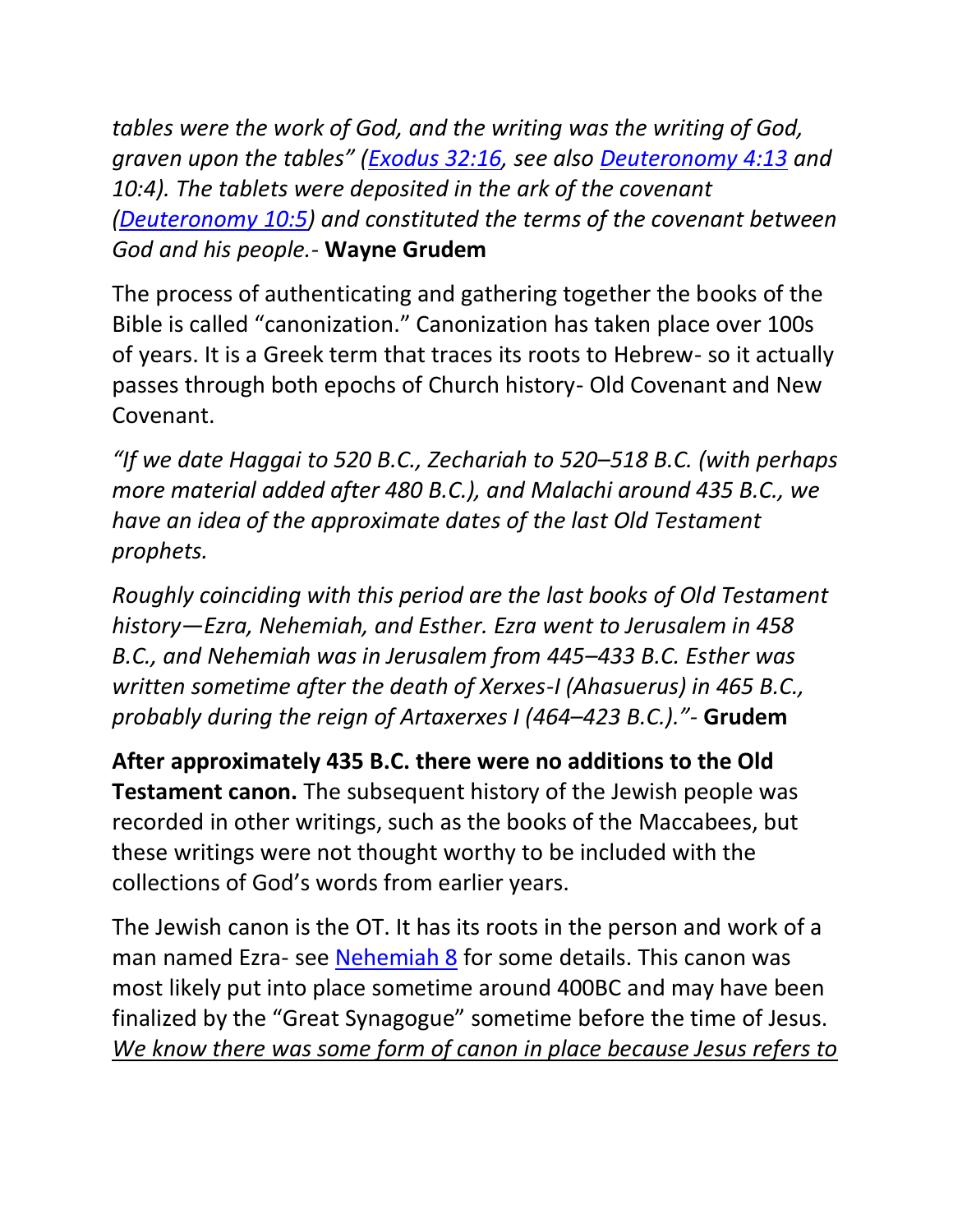*the "Law and the Prophets" in both Matthew and Luke which means there was a cohesive work that His listeners would have recognized.*

## **What about the Apochrypha?**

*"The Apocrypha was never accepted by the Jews as Scripture, but the early church was divided on whether those books should be part of Scripture or not. The earliest Christian evidence is decidedly against viewing the Apocrypha as Scripture, but the use of the Apocrypha gradually increased in parts of the church until the time of the Reformation.*

*The fact that these books were included by Jerome in his Latin Vulgate translation of the Bible (completed in A.D. 404) gave support to their inclusion, even though Jerome himself said they were not "books of the canon" but merely "books of the church" that were helpful and useful for believers. The wide use of the Latin Vulgate in subsequent centuries guaranteed their continued accessibility, but many people rejected or were suspicious of these books for three reasons:*

*They had no Hebrew original behind them.*

*Their exclusion from the Jewish canon.*

*The lack of their citation in the New Testament."* - **Grudem**

# **The New Testament**

New Testament canonization began in 140AD with a man named Marcion. Marcion's canon was ultimately disqualified because he delved into heresy but some of his criteria survived-

1. Apostolic Origin — attributed to and based upon the preaching/teaching of the first-generation apostles (or their close companions).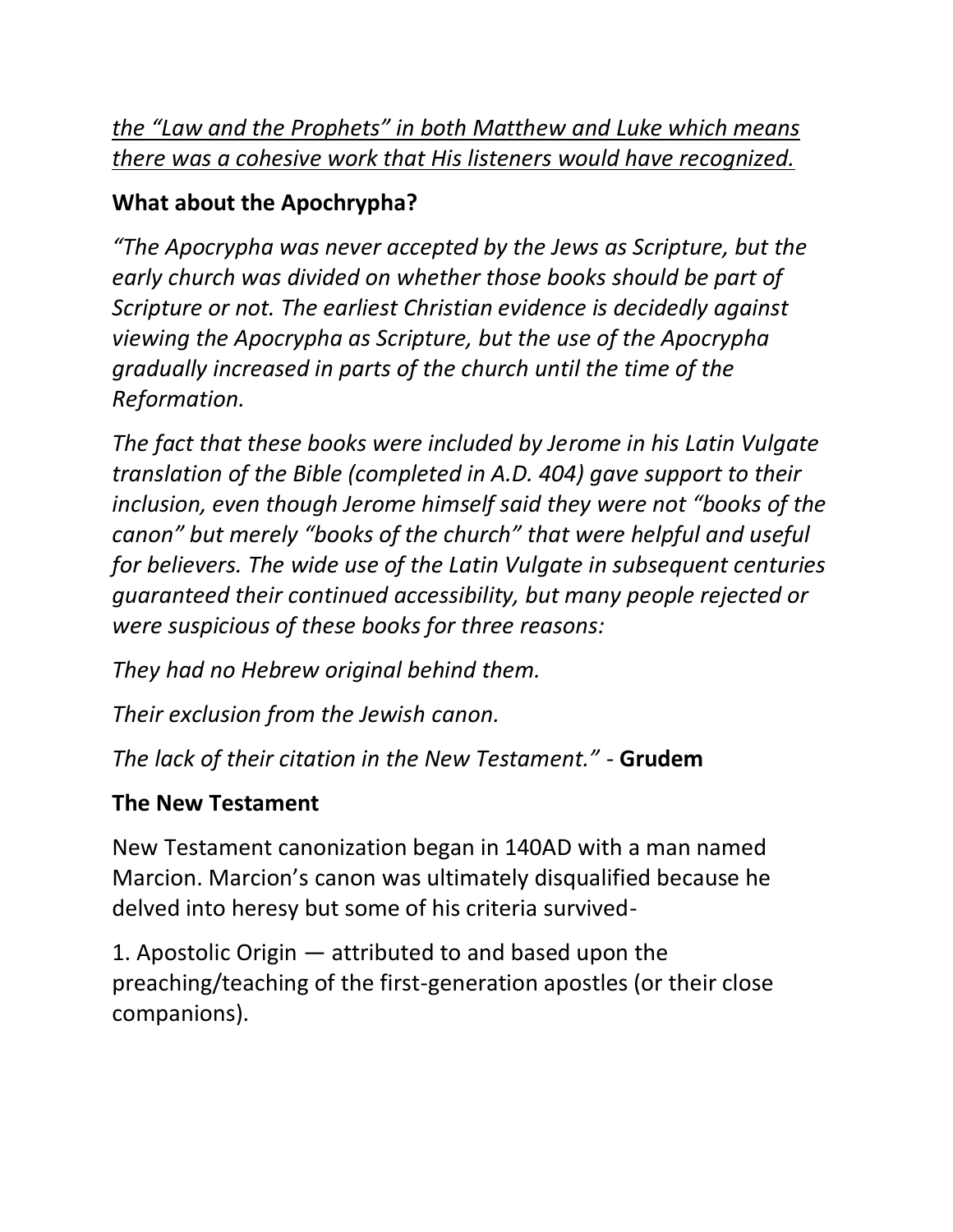2. Universal Acceptance — acknowledged by all major Christian communities in the ancient world (by the end of the fourth century) as well as accepted canon by Jewish authorities (for the Old Testament).

3. Liturgical Use — read publicly when early Christian communities gathered for the Lord's Supper (their weekly worship services).

4. Consistent Message — containing a theological outlook similar to or complementary to other accepted Christian writings

*(Attestation of the writings of Paul as "scripture"- The apostles claimed to have an authority equal to the Old Testament prophets—an authority to speak and write words that came directly from God.*

*Peter encourages his readers to remember "the commandment of the Lord and Savior through your apostles" ([2 Peter 3:2\)](https://ref.ly/logosref/BibleESV.2Pe3.2). And to lie to the apostles [\(Acts 5:2\)](https://ref.ly/logosref/BibleESV.Ac5.2) was equivalent to lying to the Holy Spirit [\(Acts 5:3\)](https://ref.ly/logosref/BibleESV.Ac5.3) and lying to God [\(Acts 5:4\)](https://ref.ly/logosref/BibleESV.Ac5.4).*

*Paul especially claimed to speak the words of God. He claimed not only that the Holy Spirit revealed to him "what no eye has seen, nor ear heard, nor the heart of man conceived" ([1 Corinthians 2:9\)](https://ref.ly/logosref/BibleESV.1Co2.9), but also that when he declared this revelation, he spoke it "in words not taught by human wisdom but taught by the Spirit, interpreting Spiritual things in Spiritual words" ([1 Corinthians 2:13](https://ref.ly/logosref/BibleESV.1Co2.13), author's translation). In [2 Peter](https://ref.ly/logosref/BibleESV.2Pe3.16)  [3:16,](https://ref.ly/logosref/BibleESV.2Pe3.16) Peter shows not only an awareness of the existence of written epistles from Paul, but also a clear willingness to classify "all of his [Paul's] epistles" with "the other scriptures."*

*Peter says, "So also our beloved brother Paul wrote to you according to the wisdom given him, speaking of this as he does in all his letters. There are some things in them hard to understand, which the ignorant and unstable twist to their own destruction, as they do the other scriptures" ([2 Peter 3:15](https://ref.ly/logosref/BibleESV.2Pe3.15-16)–16). The word translated "scriptures" here is graphē, a word that occurs fifty-one times in the New Testament and that refers to the Old Testament Scriptures in every one of those*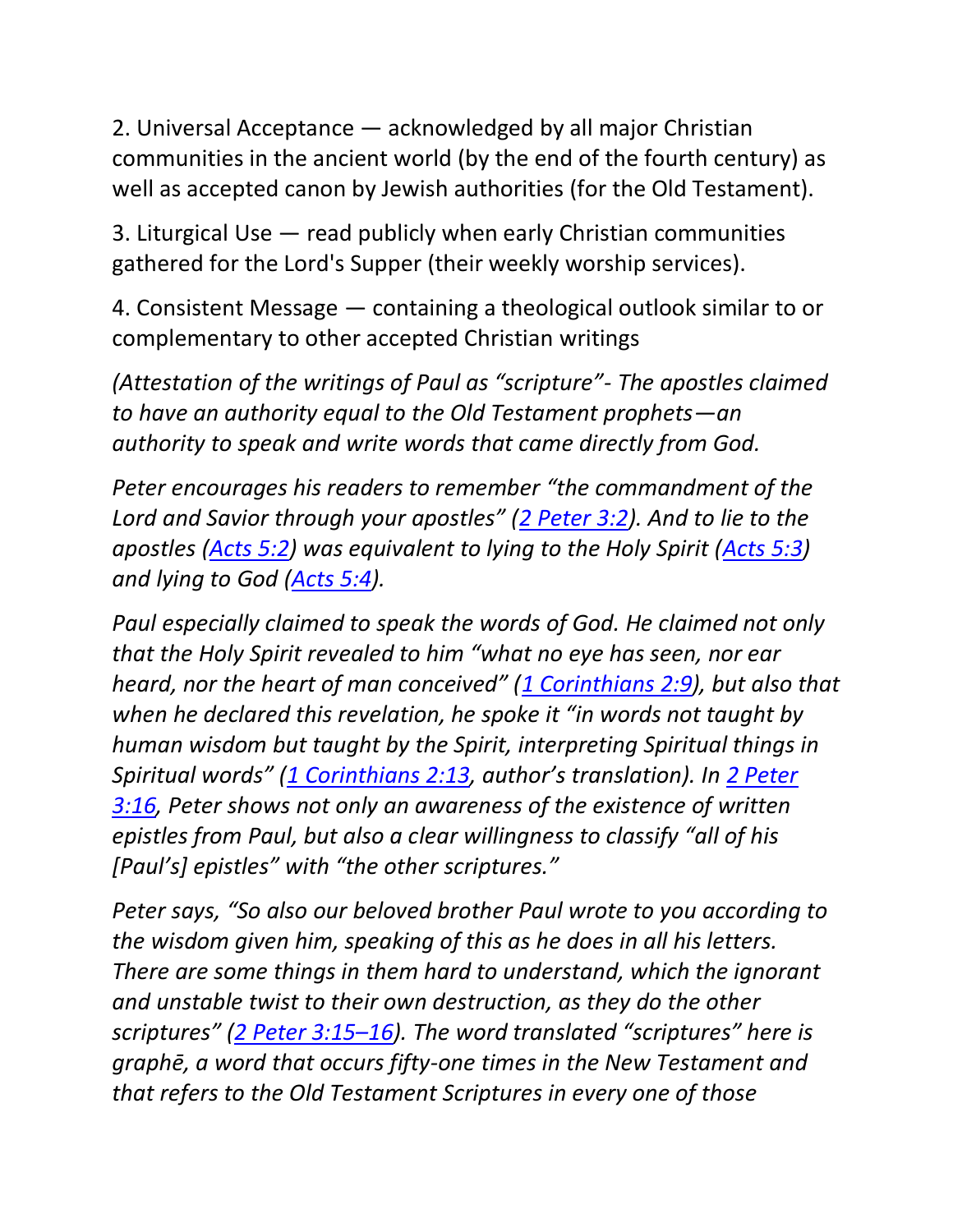*occurrences. Thus, the word Scripture was a technical term for the New Testament authors, and it was used only of those writings that were thought to be God's words and therefore part of the canon of Scripture.*

*But in this verse, Peter classifies Paul's writings with the "other Scriptures" (meaning the Old Testament Scriptures). Paul's writings are therefore considered by Peter also to be worthy of the title "Scripture" and thus worthy of inclusion in the canon.-* **Grudem)**

The finalization of the NT canon occurred at the 3rd Council of Carthage in 397 AD. This was a synod (a gathering of pastors and theologianslearned men of the times) to finally settle the entire canon of scripture. The NT canon was written over the course of 70 years with the oldest book in the canon being Mark and the newest being Revelation.

Now I am sure you realize the Bible you are holding is written in English. The original scriptures were obviously not written in English. The OT was written in Hebrew, with a few portions in Aramaic. These are now dead languages- not spoken anywhere in the world- but their lexicons of men were preserved down through time due to their translation into other languages. The NT was written in koine Greek- which means street Greek- not the classical Greek of the lecture halls but the every day language of the working class. Once again, this is a dead language, but it has been preserved lexically and can be studied and translated into English.

The Bibles we use today are translations of the copies of the original documents.

(the accuracy of scribes)

"Because of the great reverence the Jewish scribes held toward the Scriptures, they exercised extreme care in making new copies of the Hebrew Bible. The entire scribal process was specified in meticulous detail to minimize the possibility of even the slightest error. The number of letters, words, and lines were counted, and the middle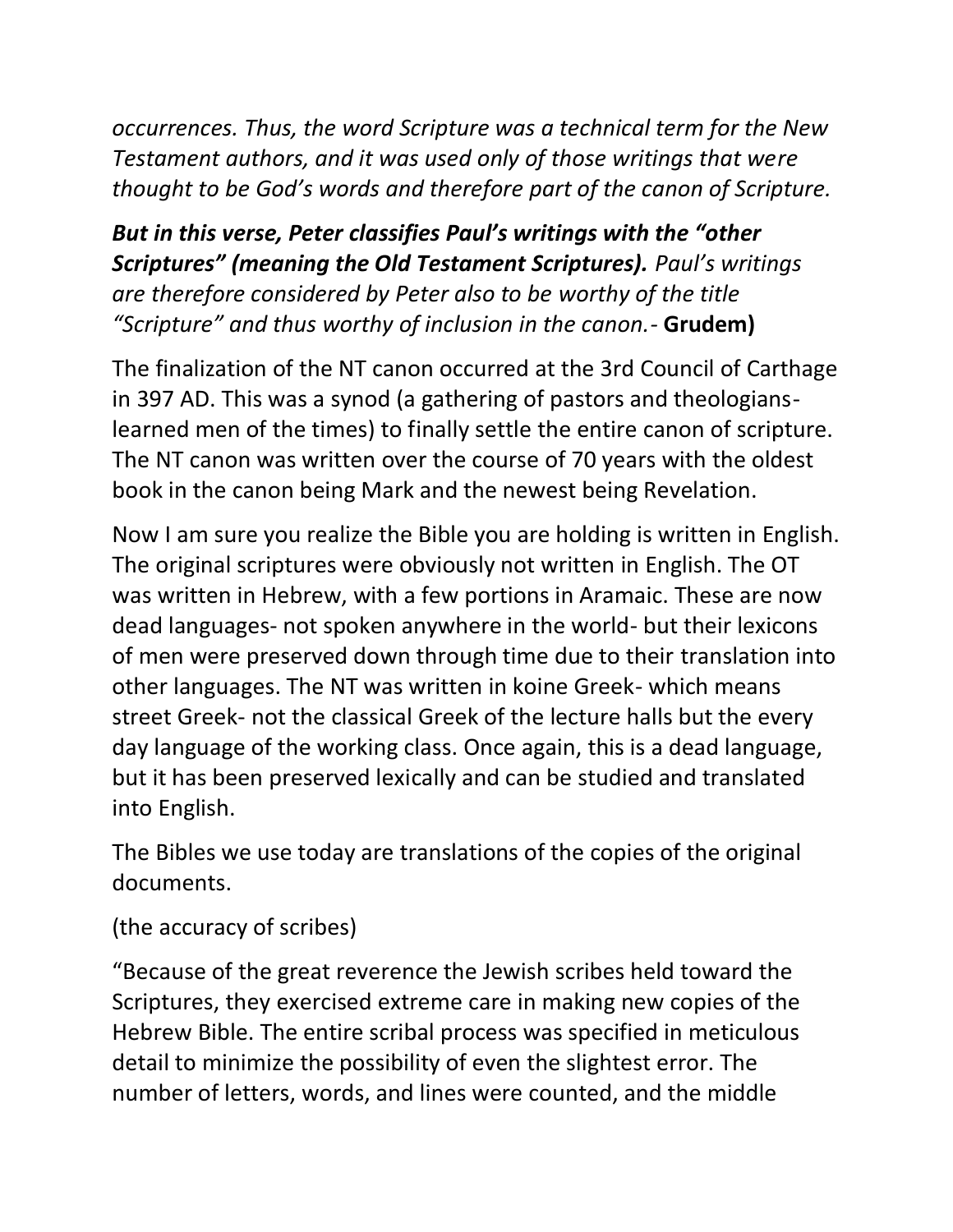letters of the Pentateuch and the Old Testament were determined. If a single mistake was discovered, the entire manuscript would be destroyed.

As a result of this extreme care, the quality of the manuscripts of the Hebrew Bible surpasses all other ancient manuscripts. The 1947 discovery of the Dead Sea Scrolls provided a significant check on this, because these Hebrew scrolls antedate the earliest Masoretic Old Testament manuscripts by about 1,000 years. But in spite of this time span, the number of variant readings between the Dead Sea Scrolls and the Masoretic Text is quite small, and most of these are variations in spelling and style."- Ken Boa

Further evidence of their accuracy is found in the discovery of the Dead Sea Scrolls which are a collection of about 900 documents, including texts from the Hebrew Bible, discovered between 1947 and 1956 in eleven caves in and around the ruins of the ancient settlement of Khirbet Qumran on the northwest shore of the Dead Sea in the West Bank.

What is amazing about the dead sea scrolls is their age. They dated back to the 200s. Previous copies of the Bible were much newer. These texts and fragments dated far enough back to give us a lens to judge the accuracy of the scribal copyist procedures. What is also amazing is the accuracy. The copies of the Bible found in the caves at Qumran differed hardly at all from texts that had been found that were hundreds of years older.

Further, it's not just the accuracy of the discovered ancient copies of the Bible that are amazing- it's the proliferation. For example, we have 7 copies of the writings of Plato. The time span between the time when Plato died (347BC) and the date of the oldest copy of his writings is 1200 years. We have 37 copies of the writings of Aristotle, but there are 1400 years between the death of Aristotle (322BC) and the oldest copy of his writings. Those are just 2 examples. By contrast, we have over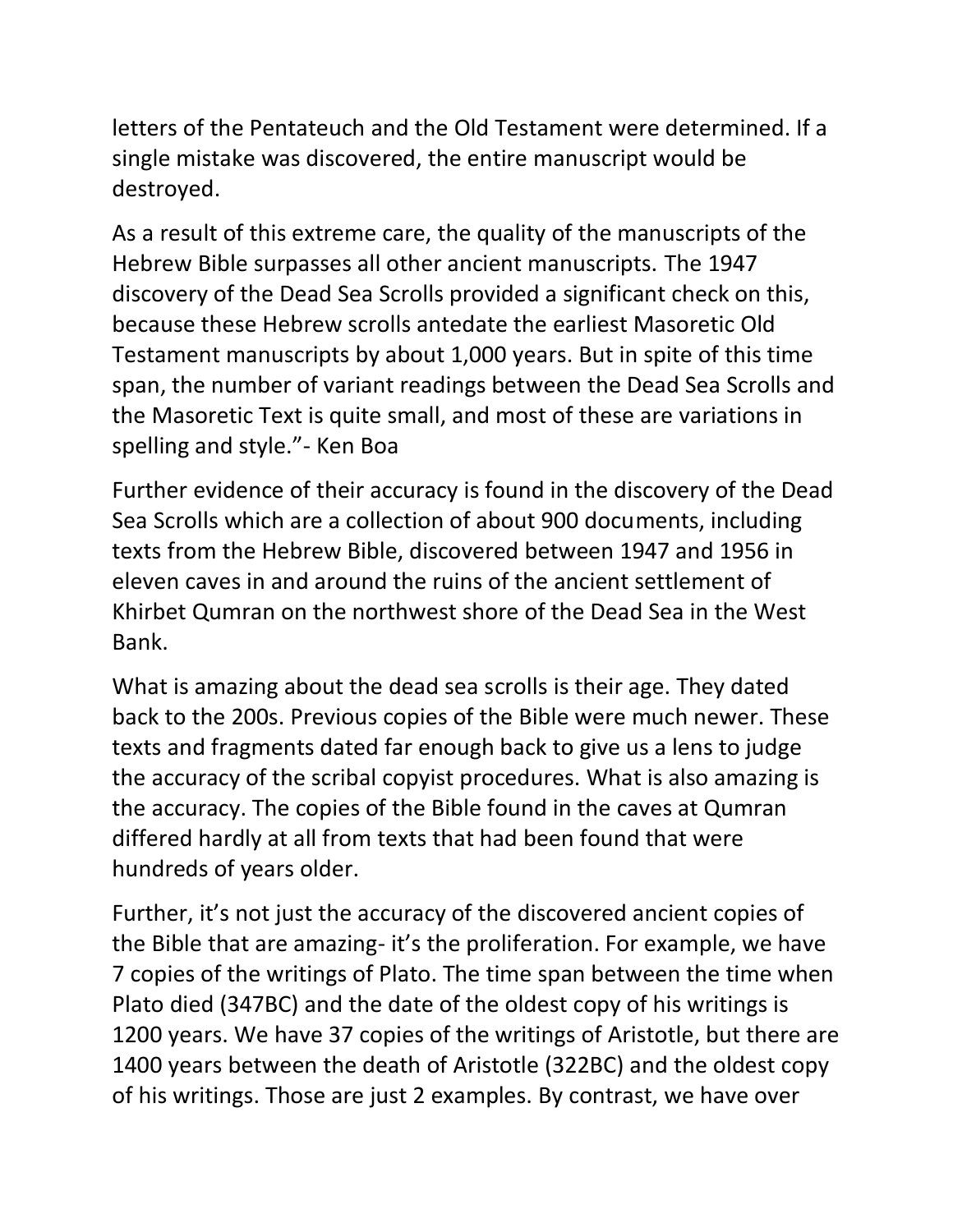24,000 copies of the NT alone and the oldest of those copies dates a mere 80 years from its first writing. The writings are amazingly accurate with most differences between copies having to do with misspellings and occasional word duplication. None of these errors have ever been associated with major doctrines of the faith. Further, there are only 40 lines of Scripture that are even in doubt spread across 24,000 copies (and those are all noted in your Bible) The next closest piece of ancient literature to the Bible in number of copies if the Illiad. We have 643 copies the oldest of which is 500 years removed from Homer's death (somewhere in 500 BC) AND there are 746 lines in dispute across those 643 copies.

Those are all extra biblical reasons why we would trust the Bible. There are others reasons in the Bible itself. I want you to follow me to one of those sections today. Turn to Pslam 119:9-16. (Read passage)

### **What does it mean for us if the Bible is true and accurate? And finally, if the Bible is true and accurate, how should I read it?**

The final reason we believe the Bible is true and accurate is what the Bible says about itself. The Bible attests that its words are the words of God (v9-10) (NT examples include [Lk 5:1,](https://ref.ly/logosref/BibleESV.Lk5.1) [11:28,](https://ref.ly/logosref/BibleESV.Lk11.28) and [Mark 7:13](https://ref.ly/logosref/BibleESV.Mk7.13) which connect the reading of the scriptures as "the word of God")(explain inspiration of scripture) and that the way we live our lives correctly is by knowing and applying the Bible to our lives. (v11)

So if the Bible is accurate and true and if the Bible is God's Word, how do I read it and apply it?

There are three ways to read the Bible:

1. I stand on top of the Bible. My preferences trump God's at all times. If God and I happen to agree that's good, but it's not necessary.